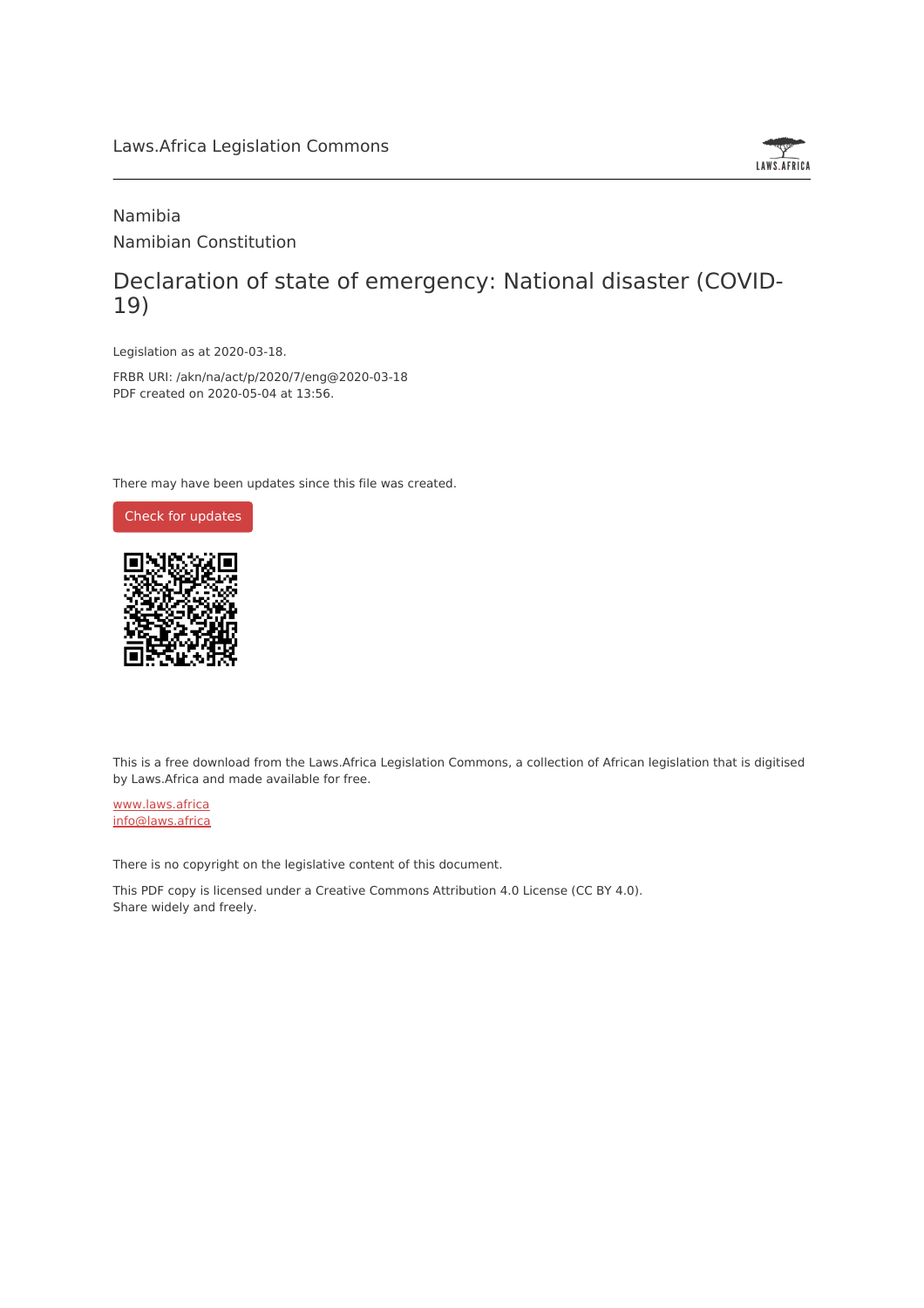3 3

# **Table of Contents**

| Declaration of state of emergency: National disaster (COVID-19) |  |
|-----------------------------------------------------------------|--|
| Proclamation 7 of 2020                                          |  |